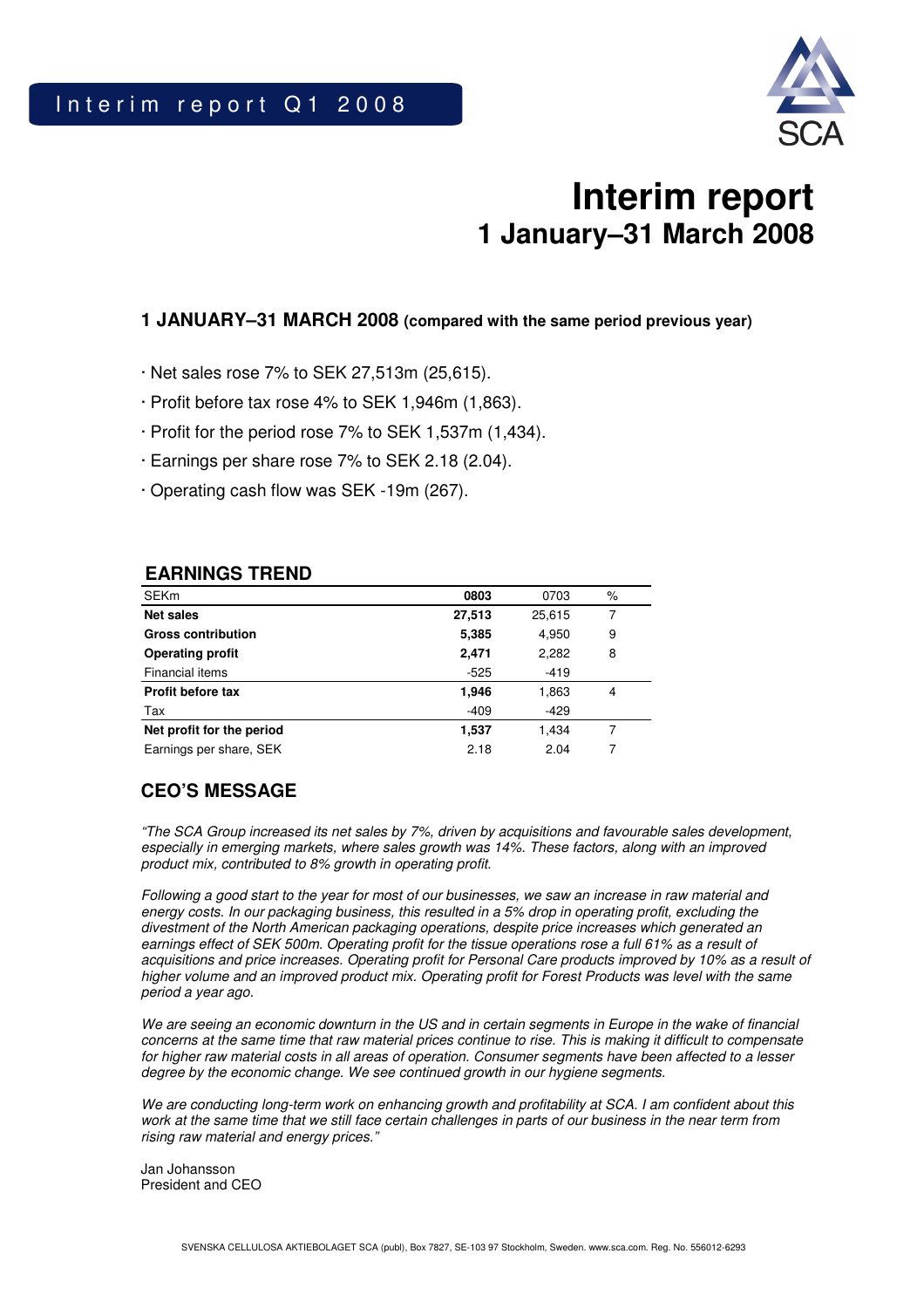#### **SHARE OF NET SALES**







### **EARNINGS TREND FOR THE GROUP**

| <b>SEKm</b>                                                                                | 0803      | 0703      | $\%$           |
|--------------------------------------------------------------------------------------------|-----------|-----------|----------------|
| <b>Net sales</b>                                                                           | 27,513    | 25,615    | 7              |
| Cost of goods sold                                                                         | $-22,128$ | $-20,665$ |                |
| <b>Gross contribution</b>                                                                  | 5,385     | 4,950     | 9              |
| Sales, general and administration                                                          | $-2,914$  | $-2,668$  |                |
| <b>Operating profit</b>                                                                    | 2,471     | 2,282     | 8              |
| Financial items                                                                            | $-525$    | $-419$    |                |
| <b>Profit before tax</b>                                                                   | 1,946     | 1,863     | 4              |
| Tax                                                                                        | $-409$    | $-429$    |                |
| Net profit for the period                                                                  | 1,537     | 1,434     | $\overline{7}$ |
| Earnings per share, SEK - equity holders of the Parent Company<br>- after dilution effects | 2.18      | 2.04      | 7              |
| Marginaler (%)                                                                             |           |           |                |
| Gross margin                                                                               | 19.6      | 19.3      |                |
| <b>Operating margin</b>                                                                    | 9.0       | 8.9       |                |
| Financial net margin                                                                       | $-1.9$    | $-1.6$    |                |
| Profit margin                                                                              | 7.1       | 7.3       |                |
| Tax                                                                                        | $-1.5$    | $-1.7$    |                |
| Net margin                                                                                 | 5.6       | 5.6       |                |
|                                                                                            |           |           |                |

### **OPERATING PROFIT PER BUSINESS AREA**

| <b>SEKm</b>            | 0803  | 0703  | %     |
|------------------------|-------|-------|-------|
| <b>Personal Care</b>   | 745   | 679   | 10    |
| <b>Tissue</b>          | 546   | 339   | 61    |
| Packaging              | 608   | 689   | $-12$ |
| <b>Forest Products</b> | 655   | 663   | -1    |
| Other                  | -83   | $-88$ |       |
| <b>Total</b>           | 2,471 | 2,282 | 8     |

### **OPERATING CASH FLOW PER BUSINESS AREA**

| <b>SEKm</b>            | 0803  | 0703   | %     |
|------------------------|-------|--------|-------|
| Personal Care          | 699   | 641    | 9     |
| <b>Tissue</b>          | 142   | 211    | -33   |
| Packaging              | $-48$ | $-260$ | ۰     |
| <b>Forest Products</b> | 160   | 691    | $-77$ |
| Other                  | $-97$ | $-221$ |       |
| <b>Total</b>           | 856   | 1.062  | -19   |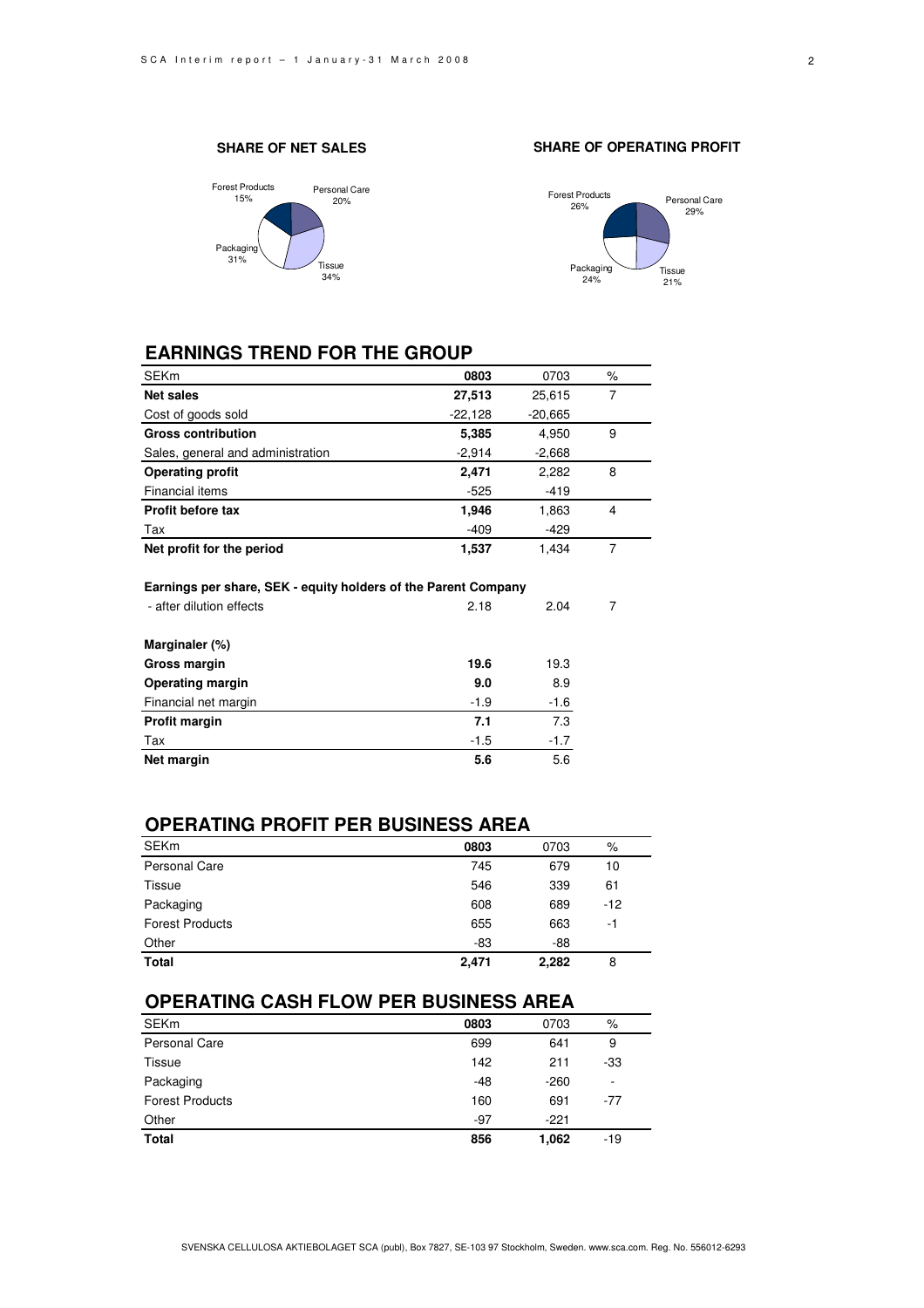Development compared with the previous year:



**Tissue** Net sales: +20% Operating profit: +61%



**Personal Care**  Net sales: +4% Operating profit: +10%



**Forest Products**  Net sales: -4% Operating profit: -1%



**Packaging**  Net sales: +2% Operating profit: -12%

## **GROUP**

### **MARKET**

The market trend is favourable for personal care products, where incontinence products are showing good volume growth in all regions. In Western Europe, growth in the retail segment continues to be rapid. The European market for baby diapers and feminine care products is stable, while sales are growing rapidly in emerging markets.

In the tissue segment, the rate of growth is favourable in Europe, but somewhat lower in North America. Retail prices are rising, however, the competitive pressure remains high, and costs are rising for raw materials and energy.

Demand for corrugated board is forecasted to remain stable, however considerable regional differences exist in Europe, and for the market as a whole, growth is expected to be approximately 1%-2% for the year. Recycled fibre prices have risen considerably at the same time that the supply of American liner has increased in Europe. To balance the inventory situation, several players, including SCA, will cut production during the spring. In Asia, the favourable growth continues, while raw material costs are rising sharply.

Demand for magazine and catalogue paper increased during the first part of the year, and price increases have been carried out. The market for newsprint in Europe has been characterized by softer demand and lower prices. Solid-wood products continue to experience high inventory levels and price pressure. Production of solid-wood products has decreased in recent months. To balance the inventory situation, several players – including SCA – have announced that they plan to cut production during the spring and summer. The pulp market remains strong, and prices have risen.

### **SALES AND EARNINGS**

Net sales increased by 7%, or SEK 1,898m compared with a year earlier, to SEK 27,513m (25,615). Volume growth was 7%, of which organic growth was 2% and acquisitions 5%. The sale of the North American packaging business reduced net sales by 2%. Higher prices for primarily corrugated board and tissue increased net sales by 4%. Net sales were hurt by 2% by exchange rate movements. Higher prices and larger volumes compensate for higher raw material and energy costs. Operating profit improved by 8% to SEK 2,471m (2,282). An improved product mix and price increases contributed SEK 900 m while costs for raw material and energy increased by SEK 800 m.

Compared with the fourth quarter of 2007, net sales decreased marginally. Operating profit excluding items affecting comparability was down 5%, mainly due to lower earnings in packaging attributable to higher raw material and energy costs.

### **CASH FLOW AND FINANCING**

Operating cash surplus increased by SEK 63m to SEK 3,600m (3,537). A seasonal high level of tied-up working capital had a negative effect on operating cash flow of SEK 1,725m (1,510). Current capital expenditures were slightly higher than a year ago and amounted to SEK 849m (763), which corresponds to approximately 3% of net sales. Operating cash flow was SEK 856m (1,062).

Financial items increased by SEK 106m to SEK -525m – an effect of higher interest rates, a higher level of net debt and share dividends that were received during the first quarter a year ago. Tax payments were slightly lower than in the same period a year ago and amounted to SEK 355m (375). Cash flow from current operations thereby amounted to SEK -19m (267).

Strategic investments and acquisitions amounted to SEK 723m (604). Investments pertained primarily to the installation of a second paper machine at the tissue plant in Barton, Alabama, USA, and broadened ownership in the Chinese tissue company Vinda. Net cash flow was SEK -731m, compared with SEK 2,511m in the same period a year ago, which included approximately SEK 2,800m from the sale of the US packaging operation.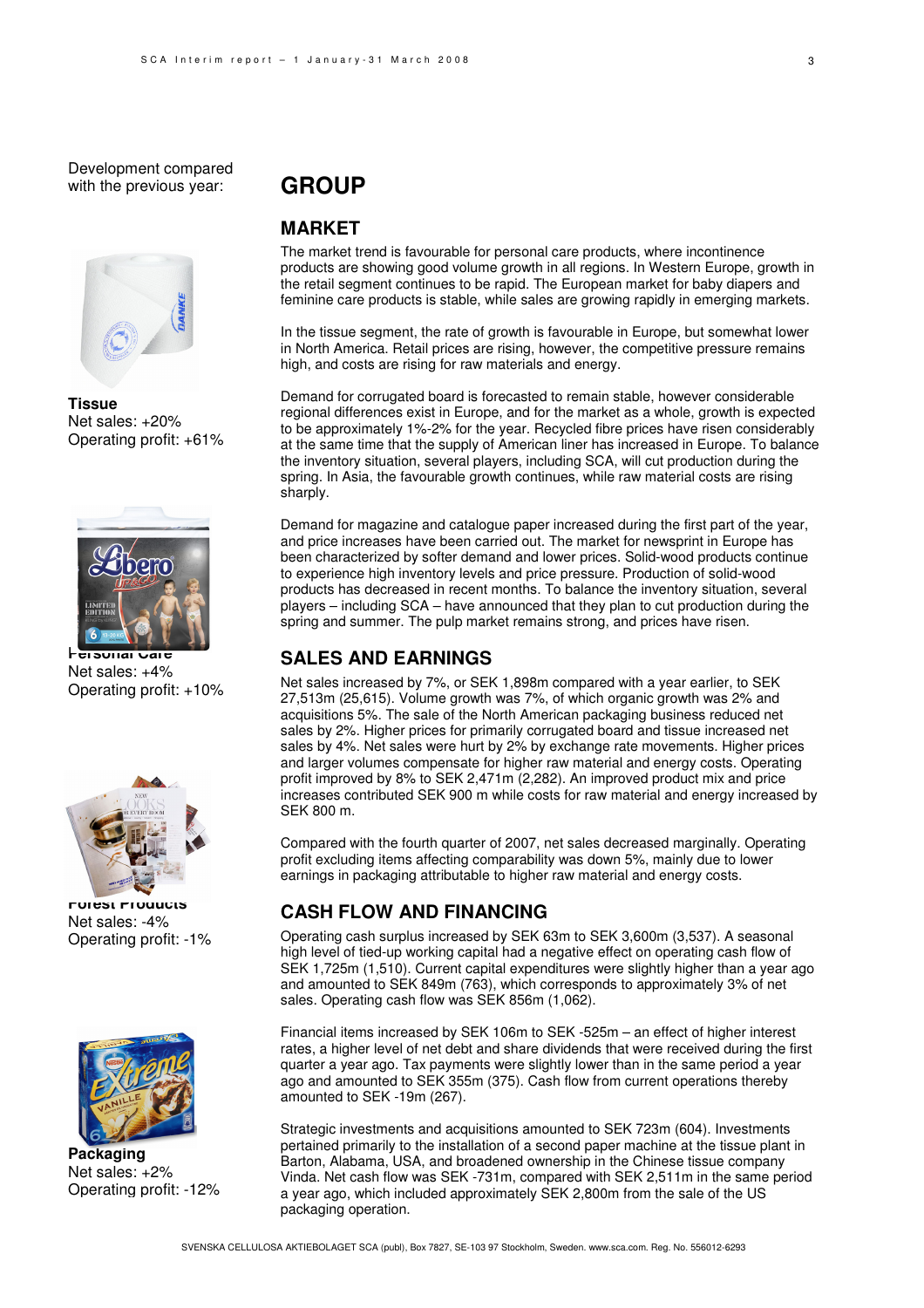

**Operating profit and margin**

500



### **EQUITY**

Consolidated equity decreased during the period by SEK 6m to SEK 64,273m. Net profit for the period, and the effects of restatements according to IAS 19 for pension and IAS 39 for financial instruments, increased equity by SEK 1,537m and SEK 72m, respectively. Exchange rate movements decreased equity by SEK 1,615m.

### **TAX**

0.0 3.0 A tax expense of 21% was reported for the first quarter, which is the estimated tax rate for 2008.

### **ACQUISITIONS AND DIVESTITURES**

SCA acquired an additional 5% of the Chinese tissue company Vinda for SEK 119m. SCA's ownership stake after the acquisition amounts to 19%.

To meet the EU Commission's conditions for approving the acquisition of P&G's European tissue operation, the Softis brand along with accompanying patents and machines were sold to the Italian tissue company Sofidel. Under the terms of the sale, Sofidel may use the Zewa brand under licence for three years. SCA will also continue to own the rights to sell Softis-brand products outside of Germany and Austria.

### **CAPITAL EXPENDITURES**

To take advantage of growth opportunities in the Russian market, the decision was made during the first quarter to start own production of personal care products in the Moscow region. This investment is worth SEK 450m.

To meet rising demand for incontinence products, SCA is investing approximately SEK 340m in expanded capacity in its plants in the Netherlands.

SCA's half-owned company Productos Familia, with operations in Colombia, Ecuador, Peru and Venezuela, is investing SEK 420m in a new tissue machine to meet the strong growth in sales in the region.

A new automated sorting plant will be installed at one of SCA's sawmills. This investment, worth SEK 210m, will enable lower production costs and higher production volume.

### **OTHER EVENTS DURING THE FIRST QUARTER**

A new organisation aimed at creating greater growth and improved profitability was adopted on 1 April. A new, global category organization in the personal care operations will – through focus on consumer insight, product innovation and brand strategies – serve as an engine for growth across all geographies. The category organization will also have strategic responsibility for long-term prioritization of markets and segments. A new position of Chief Operating Officer has been established to lead the work on improving cash flow and profitability in the Packaging and Forest Products businesses.

As a consequence of the integration work in the European tissue operations, SCA has shut down capacity in the UK equivalent to 30,000 tonnes.

To create a better model for governance and follow-up as well as to facilitate comparisons with other companies, a changeover to a function-based income statement was made as from 1 January 2008.

The consolidated income statement will be reported in the following functions: sales, cost of goods sold, and selling and administrative expenses. Sales less cost of goods sold will result in a figure for gross profit. Cost of goods sold includes all manufacturing costs, such as purchasing, manufacturing costs including personnel

1,000 1,50 2,000 2.50 3,000 6.0 9.0  $12.0$ 15.0

0 က<sup>ော်တွင</sup>်း အ<sup>လံု</sup> အပ<sup>်</sup> က<sup>ော်တွင်</sup>းကိ<sup>ု</sup><br>Excluding items affecting comparability 2006:4 2007.3 2007.2 2019 2007.5 2008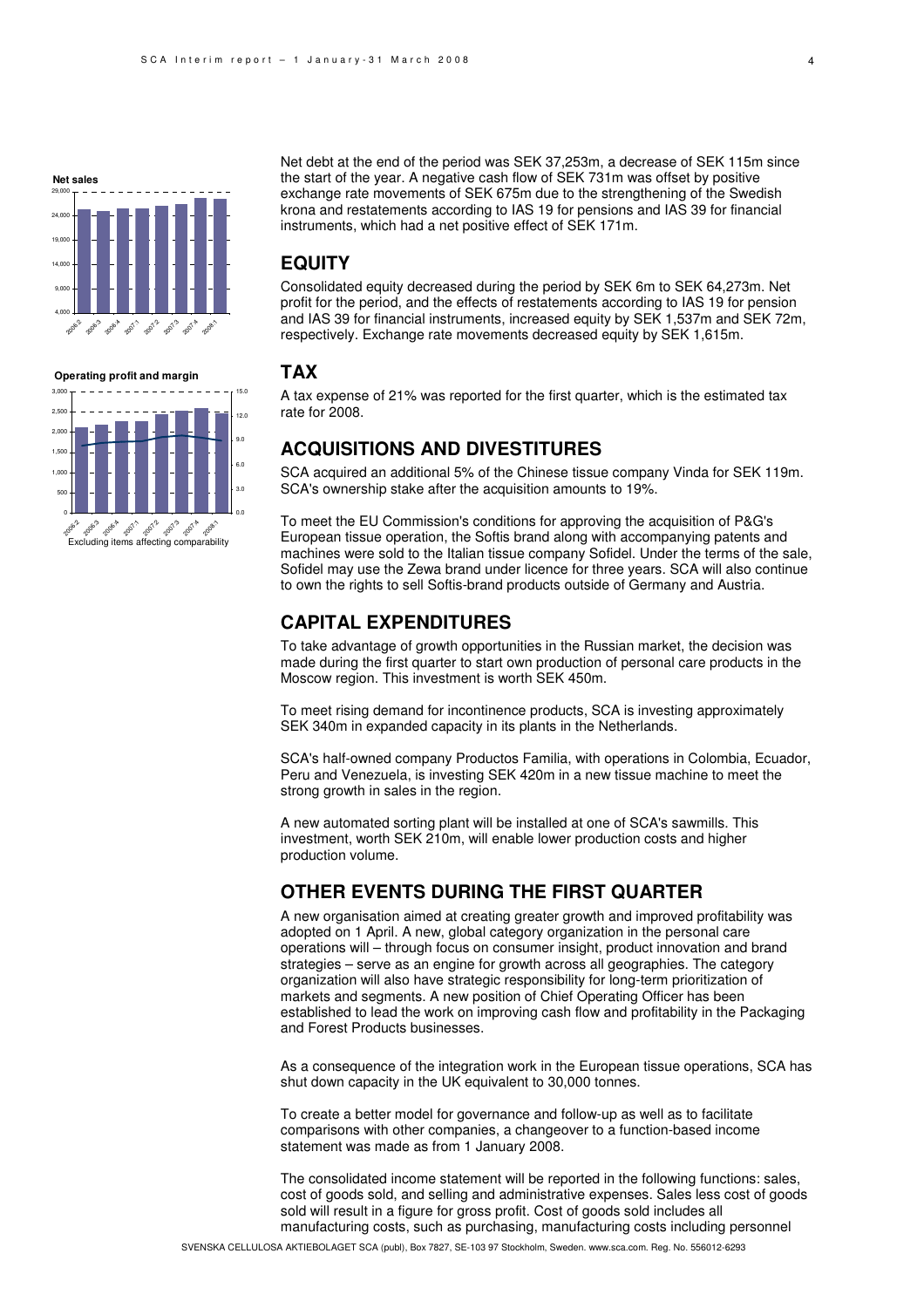costs, costs for administrative personnel at the manufacturing plants, and depreciation of assets used in production. Cost of goods sold also includes costs for distribution to customers, internal transports, inventory costs and other handling costs. The item selling and administrative expenses consists of costs for advertising and marketing, administration and management, etc. Gross profit less selling and administrative expenses results in a figure for operating profit. For the business areas, operating surplus is also reported, which consists of operating profit with reversal of depreciation.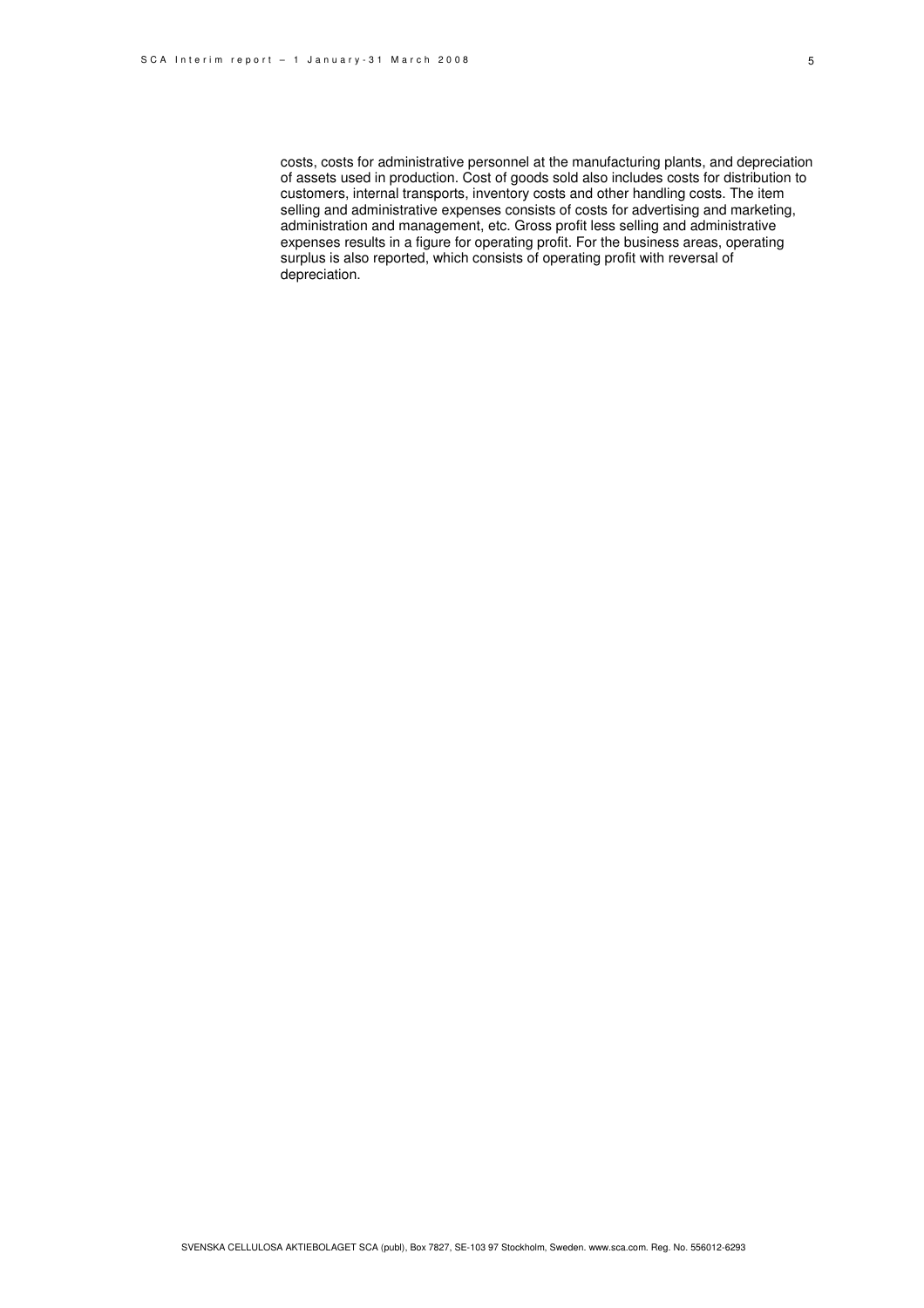### **PERSONAL CARE**

**Share of group, net sales 0803**



#### **Share of group, operating profit 0803**





**Operating profit and margin**



### **OPERATIONS January–March (compared with the same period previous year)**

| <b>BUSINESS AREA PERSONAL CARE</b> |       |       | Deviations, operating profit (%) |               |        |
|------------------------------------|-------|-------|----------------------------------|---------------|--------|
| <b>SEKm</b>                        | 0803  | 0703  | %                                | 0803 vs. 0703 | 10%    |
| Volume growth                      |       |       | 4.4                              | Price/mix     | 4%     |
| Net sales                          | 5.564 | 5,331 | 4                                | Volume        | 21%    |
| Operating surplus                  | 999   | 933   |                                  | Raw material  | $-9%$  |
| Operating profit                   | 745   | 679   | 10                               | Energy        | $-1\%$ |
|                                    |       |       |                                  | Currency      | $-3%$  |
| Operating margin, %                | 13.4  | 12.7  |                                  | Other         | $-2\%$ |

Net sales increased by 4% to SEK 5,564m. The sales increase is an effect of higher volumes. Changes in prices and product mix affected net sales favourably by 1%, while exchange rate movements affected net sales negatively by 1%. Sales in emerging markets increased by 28%.

The sales increase for baby diapers was only 1%, since sales in Europe decreased as a result of the major changeover towards more advanced technology, which is currently taking place. The sales trend in emerging markets like Russia and Malaysia remained very favourable.

The increase in sales of feminine care products was 9%. Growth was particularly favourable in Europe and Australia.

Sales growth for TENA-brand incontinence products was 5%. Sales of products to the healthcare sector grew by 7%. In Europe, growth was 9%, with a large share attributable to Eastern Europe, while sales in North American fell slightly. Sales to the retail segment in Europe rose 6%, while they were stable in North America.

Operating profit increased by 10% to SEK 745m. The earnings improvement is mainly attributable to higher volumes and an improved product mix. The improved product mix is attributable to a larger share of baby diapers and incontinence products using the pant model. Incontinence products and feminine care products contributed to the earnings improvement, while baby diapers showed lower earnings, mainly due to changes in production. Exchange rate movements lowered operating profit by 3%.

Operating cash surplus was SEK 1,000m (934), and operating cash flow was SEK 699m (641). An improved operating cash surplus was offset by slightly higher net current capital expenditures.

Sequentially sales were slightly lower, down 2% from the fourth quarter of 2007. Operating profit decreased by 5% compared with the fourth quarter of 2007, mainly due to lower sales resulting from fewer invoicing days, among other things.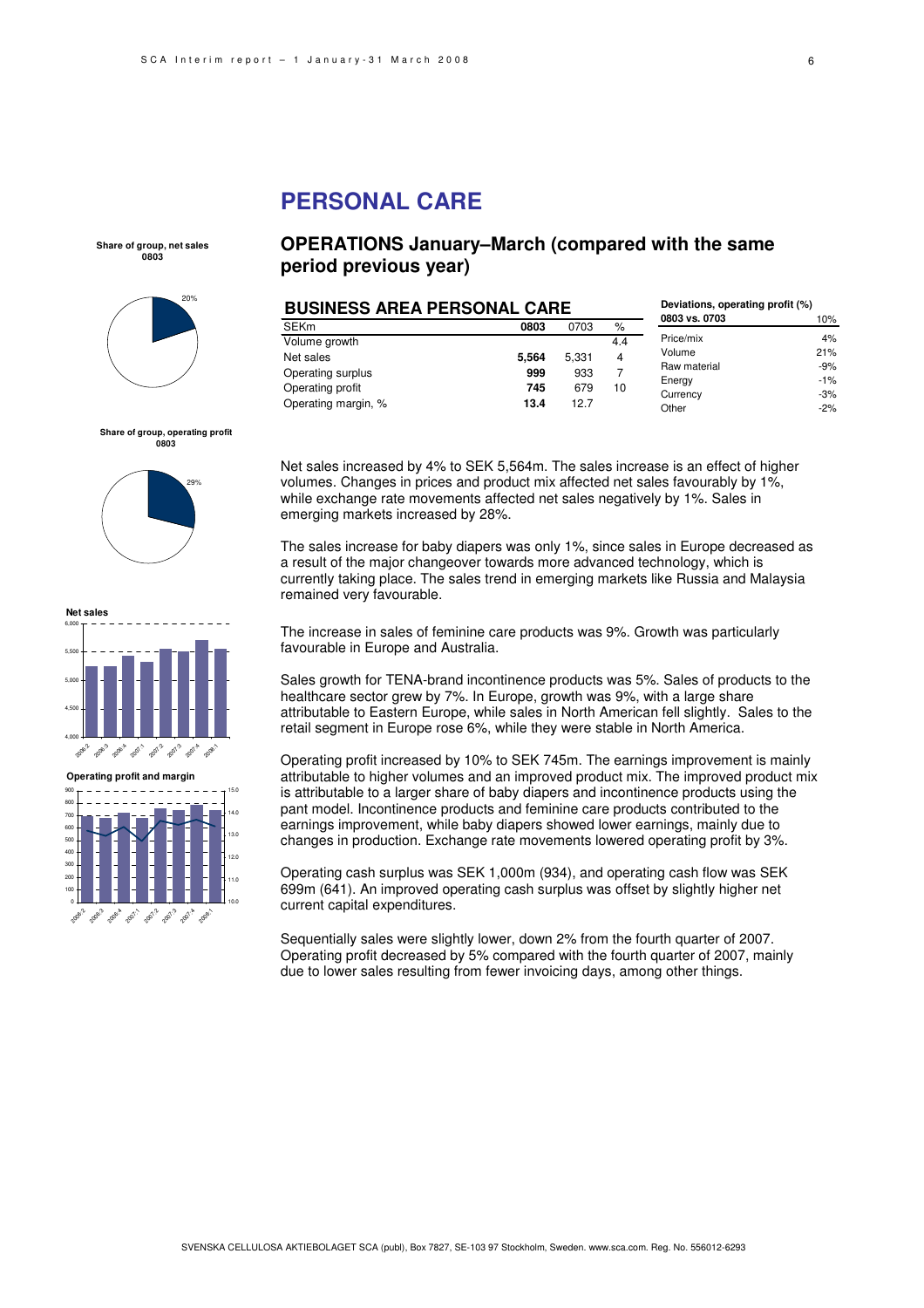## **TISSUE**

**Share of group, net sales 0803**



**Share of group, operating profit 0803**





#### **Operating profit and margin**



### **OPERATIONS January–March (compared with the same period previous year)**

| <b>BUSINESS AREA TISSUE</b> |       |       |      | Deviations, operating profit (%) |        |
|-----------------------------|-------|-------|------|----------------------------------|--------|
|                             |       |       |      | 0803 vs. 0703                    | 61%    |
| <b>SEKm</b>                 | 0803  | 0703  | %    | Price/mix                        | 136%   |
| Volume growth               |       |       | 16.5 | Volume                           | 6%     |
| Net sales                   | 9.279 | 7.725 | 20   | Raw material                     | $-74%$ |
| Operating surplus           | 1.072 | 869   | 23   | Energy                           | $-25%$ |
| Operating profit            | 546   | 339   | 61   | Currency                         | $-2\%$ |
| Operating margin, %         | 5.9   | 4.4   |      | Other                            | 20%    |

Net sales increased by SEK 1,554m, or 20%, to SEK 9,279m (7,725). Volumes increased by 16% as a result of acquisitions, while higher prices accounted for 6%. Exchange rate movements had an adverse impact on net sales by 2%. Sales in emerging markets increased by 15%.

Sales of consumer tissue increased by 31%. Excluding acquisitions, sales increased by 8%, where Eastern Europe accounted for the largest growth. Sales of AFH tissue increased by 1%.

Operating profit rose 61% to SEK 546m (339), mainly as an effect of higher prices and acquisitions. The price increases have been necessary to compensate for higher pulp, recycled fibre and energy costs and to continue improving profitability. Exchange rate movements decreased operating profit by 2%. The item "Other" in the deviations analysis includes net effects of the P&G acquisition, where the divestment of the Softis brand generated a capital gain of SEK 50m, and other cost increases in addition to those for raw material and energy.

Operating cash surplus amounted to SEK 1,000m (806), and operating cash flow was SEK 142m (211). An improved operating cash surplus was offset by higher tied-up working capital and higher current capital expenditures.

Sequentially sales were level with the fourth quarter of 2007. Earnings were 7% higher than for the fourth quarter as a result of higher prices and favourable development for acquired operations. Manufacturing costs increased during the quarter.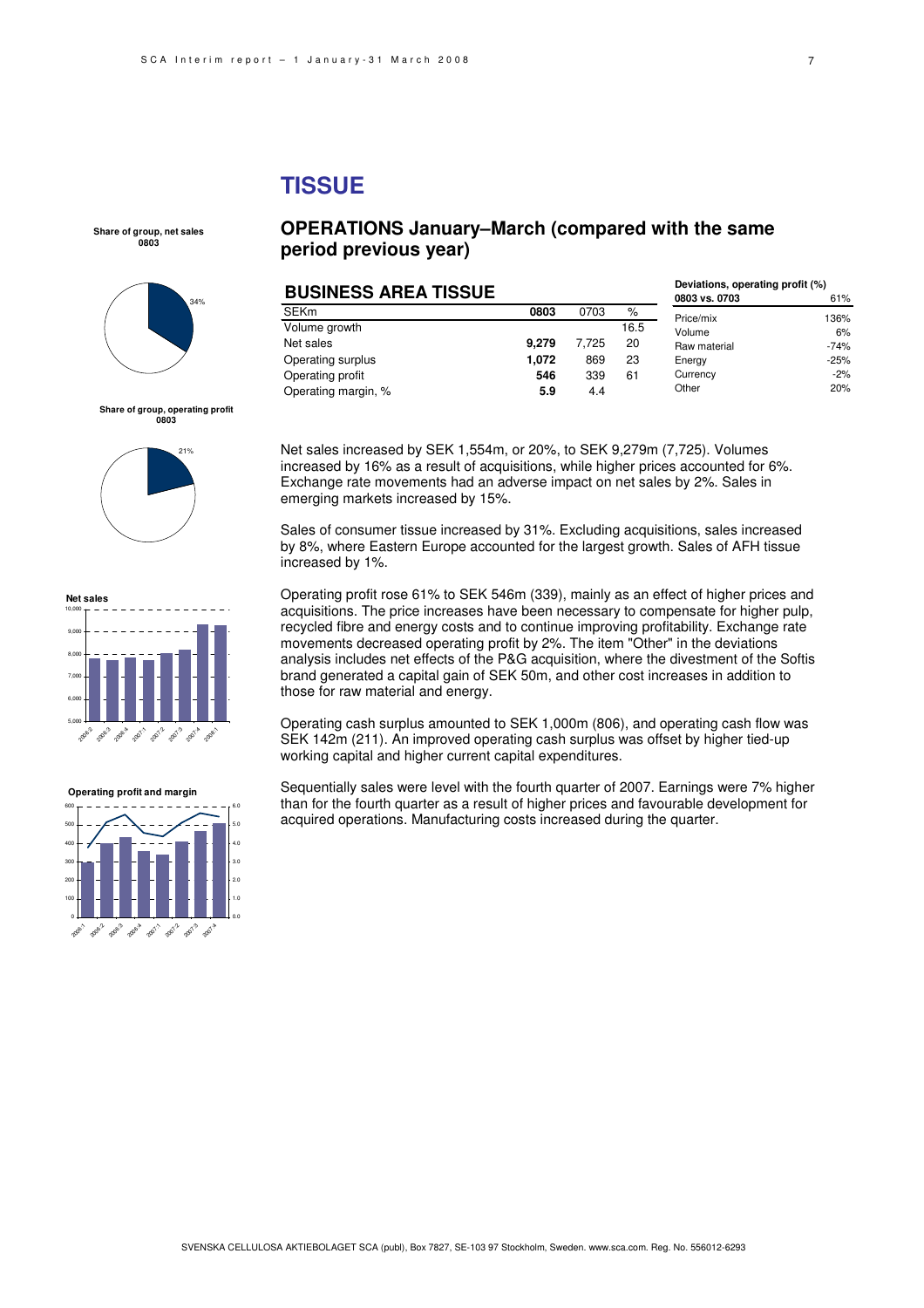## **PACKAGING**

**Share of group, net sales 0803**





**Net sales** 9,000





### **OPERATIONS January–March (compared with the same period previous year)**

### **BUSINESS AREA PACKAGING**

|                                          | P Y YN I NDYS 7 II I NH I 1 I YN I YN II I YM                                                                                                      |                                       |                                     |                                 | Deviations, operating profit (%)                                   |                                                   |
|------------------------------------------|----------------------------------------------------------------------------------------------------------------------------------------------------|---------------------------------------|-------------------------------------|---------------------------------|--------------------------------------------------------------------|---------------------------------------------------|
|                                          | <b>SEKm</b>                                                                                                                                        | 0803                                  | 0703                                | %                               | 0803 vs. 0703                                                      | $-12%$                                            |
|                                          | <b>Deliveries</b><br>- Liner products, ktonnes<br>- Corrugated board, million m <sup>2</sup><br>Net sales<br>Operating surplus<br>Operating profit | 594<br>1.112<br>8,713<br>1.010<br>608 | 585<br>1,130<br>8,571<br>063<br>689 | 2<br>$-2$<br>2<br>$-5$<br>$-12$ | Price/mix<br>Volume<br>Raw material<br>Energy<br>Currency<br>Other | 73%<br>-4%<br>$-59%$<br>$-12%$<br>$1\%$<br>$-11%$ |
| Share of group, operating profit<br>0803 | Operating margin, %                                                                                                                                | 7.0                                   | 8.0                                 |                                 |                                                                    |                                                   |

Net sales increased by SEK 142m to SEK 8,713m, compared with SEK 8,571m in the same period a year ago. Adjusted for the sale of the North American packaging operations, net sales rose 8%. The increase is mainly attributable to price increases carried out, which for corrugated board amounted to approximately SEK 500m. Exchange rate movements had a marginal impact on net sales.

Operating profit decreased by SEK 81m (of which SEK 50m is attributable to the divestment of the North American packaging operations) to SEK 608m (689). The earnings decline in Europe was 3%. Higher prices for corrugated board failed to compensate for higher raw material and energy costs. Exchange rate movements had a positive effect on earnings by 1%. The item "Other" in the deviations analysis includes net effects of the divestment of the North American packaging business, and other cost increases in addition to those for raw materials and energy.

Operating cash surplus amounted to SEK 1,009m (1,036), and operating cash flow was SEK -48m (-260). The operating cash surplus was level with the same period a year ago, while operating cash flow improved as a result of lower payments for the ongoing efficiency improvement programmes and a lower level of tied-up working capital.

Sequentially net sales increased by 3% as a result of higher prices and volumes. Operating profit decreased by 12% as a result of higher raw material and energy costs of which 6 percentage points pertained to the European operations and 6 percentage points the Asian operations.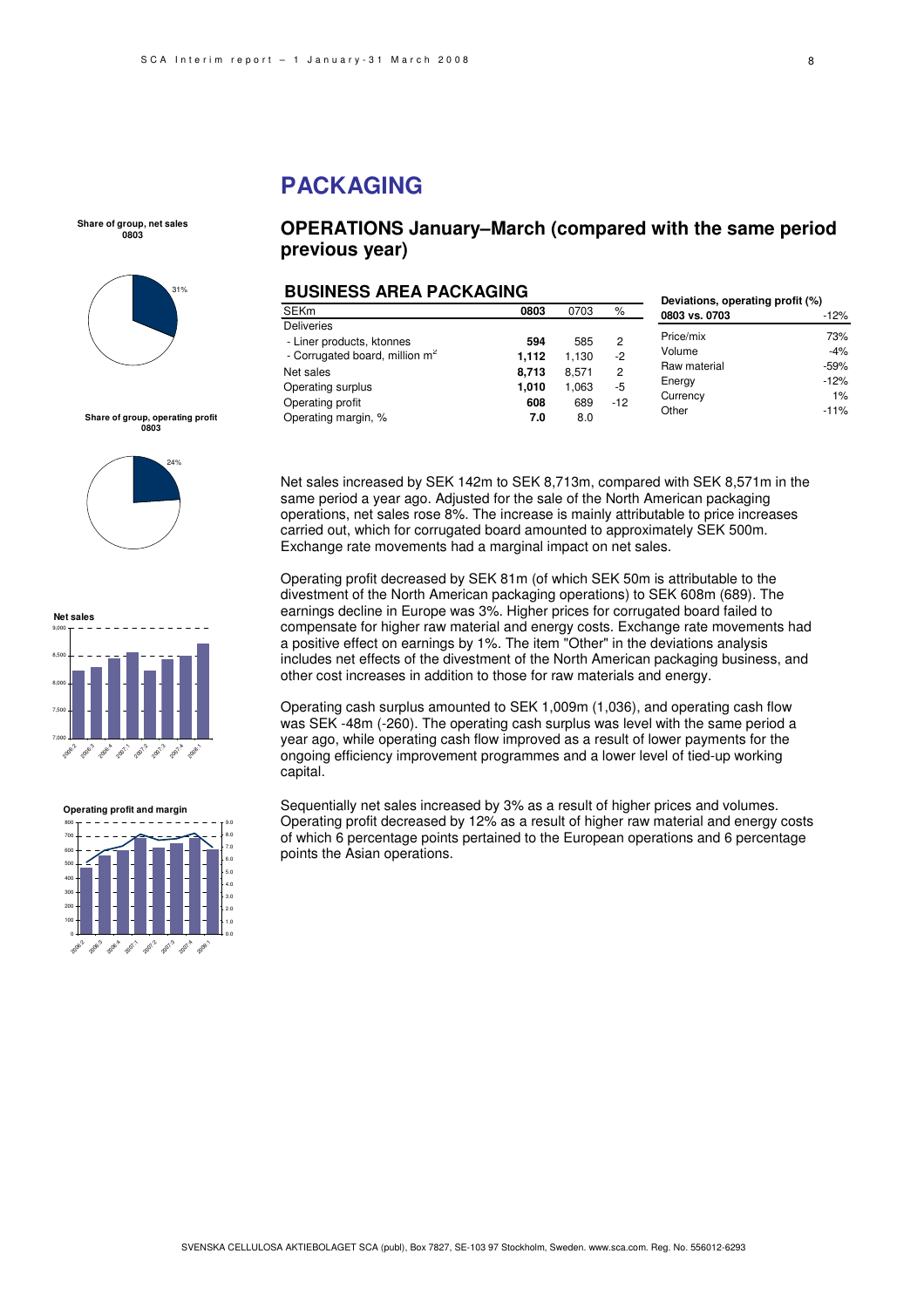## **FOREST PRODUCTS**

**Share of group, net sales 0803**



**Share of group, operating profit 0803**



**Net sales** 3,000 3,500 4,000 4,500 5,000 2003 2006.3 2006.4 2 2007<br>2007<br>2010 2011 200 200:1

**Operating profit and margin**



### **OPERATIONS January–March (compared with the same period previous year)**

| <b>BUSINESS AREA FOREST PRODUCTS</b>   |       |       |      | Deviations, operating profit (%)<br>0803 vs. 0703 | -1%   |
|----------------------------------------|-------|-------|------|---------------------------------------------------|-------|
| <b>SEKm</b>                            | 0803  | 0703  | %    |                                                   |       |
| <b>Deliveries</b>                      |       |       |      | Price/mix                                         | $-4%$ |
| - Publication papers, ktonnes          | 386   | 355   | 9    | Volume                                            | 11%   |
| - Solid-wood products, km <sup>3</sup> | 396   | 412   | $-4$ | Raw material                                      | $-7%$ |
| Net sales                              | 4.290 | 4.472 | $-4$ | Energy                                            | $-3%$ |
| Operating surplus                      | 971   | 1,003 | -3   | Currency                                          | -6%   |
| Operating profit                       | 655   | 663   | $-1$ | Other                                             | 8%    |
| Operating margin, %                    | 15.3  | 14.8  |      |                                                   |       |

Net sales decreased by SEK 182m to SEK 4,290m (4,472). Starting in 2008, income from SCA's transport operations are reported as other income, entailing a SEK 250m decrease in net sales compared with the same period a year ago. Sales of publication paper increased by 3%, mainly due to higher volumes. Sales of solid-wood products decreased due to lower prices and volumes.

Operating profit was down slightly and amounted to SEK 655m, compared with SEK 663m in the same period a year ago. Higher sales of publication paper failed to offset higher raw material costs and negative exchange rate effects. Operating profit for solidwood products decreased due to lower prices and higher timber prices. Operating profit for the timber operations improved.

Operating cash surplus amounted to SEK 682m (857), and operating cash flow was SEK 160m (691). A lower operating cash surplus and higher level of tied-up working capital were offset by lower net current capital expenditures.

Sequentially sales decreased by 11% compared with the preceding quarter as a result of lower prices and volumes. Operating profit decreased by 5%, mainly due to lower earnings for publication paper and solid wood products. Cash flow for the timber operations decreased during the quarter as a result of higher external timber purchases.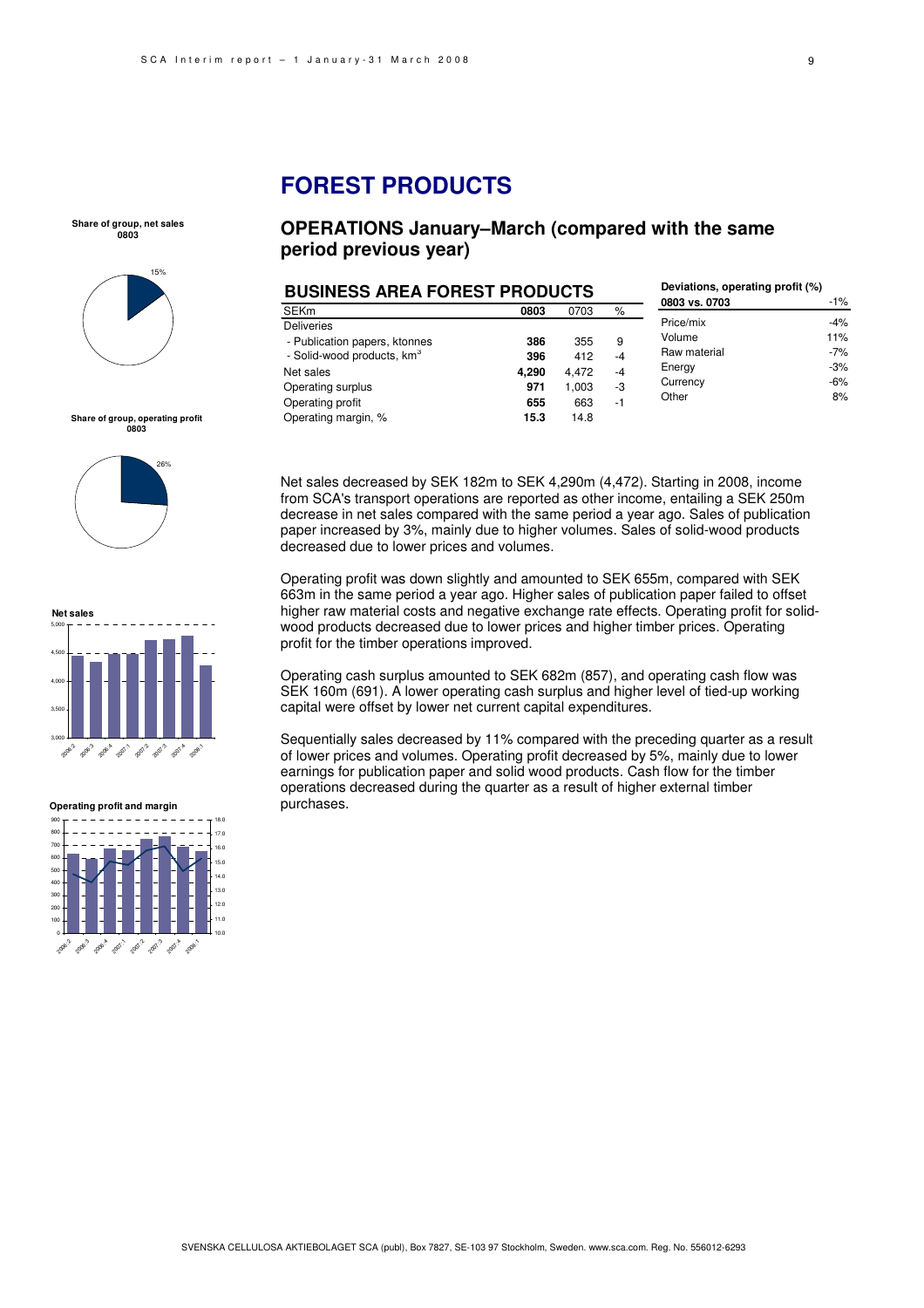### **SHARE DISTRIBUTION**

| 31 March 2008               | Class A     | Class B     | Total       |
|-----------------------------|-------------|-------------|-------------|
| Registered number of shares | 112.905.207 | 592.204.887 | 705.110.094 |
| - of which treasury shares  |             | 3,052,605   | 3,052,605   |

During the quarter, no Class A shares were converted to Class B shares. At the end of the quarter, the proportion of Class A shares was 16.0%. As a result of the exercise of employee options, the number of treasury shares decreased during the quarter to 3,052,605 (3,154,812).

Calculated according to IFRS recommendations, the effects of outstanding employee option programmes correspond to a maximum dilution of 0.03%, which has been taken into account when calculating earnings per share for the period.

In April, after the end of the quarter, at the request of shareholders 365,000 Class A shares were converted to Class B shares. The total number of votes in the company thereafter amounts to 1,717,971,957.

### **RISKS AND UNCERTAINTIES**

SCA's financial risk management is presented on pages 72–77 of the 2007 Annual Report. The Group's operations and the inherent risks are described on pages 55-57 of the Annual Report. No significant changes have occurred that have changed the risks as reported in the Annual Report.

#### **Strategic risks**

Risks in conjunction with company acquisitions are analyzed in the due diligence processes that SCA carries out prior to all acquisitions. Acquisitions that might affect the assessment of SCA's financial and operational risks are described under the heading "Acquisitions and Divestitures" in this report.

#### **Operational risks**

Management of operational risks is primarily carried out by SCA's business managers. SCA's internal audit function is tasked with examining compliance with internal control processes.

### **RELATED PARTY TRANSACTIONS**

No transactions have been carried out between SCA and related parties that had a material impact on the company's financial position and results.

### **ACCOUNTING PRINCIPLES**

This interim report is prepared according to IAS 34 and recommendation RFR 1.1 of the Swedish Financial Reporting Board, and with regard to the parent company, also according to RFR 1.2. The accounting principles applied correspond to those presented in the 2007 Annual Report.

### **FUTURE REPORTS**

In 2008, interim reports will be published on 24 July and 29 October. The year-end report for 2008 will be released on 29 January 2009.

Stockholm, 29 April 2008 SVENSKA CELLULOSA AKTIEBOLAGET SCA (publ)

Jan Johansson President and CEO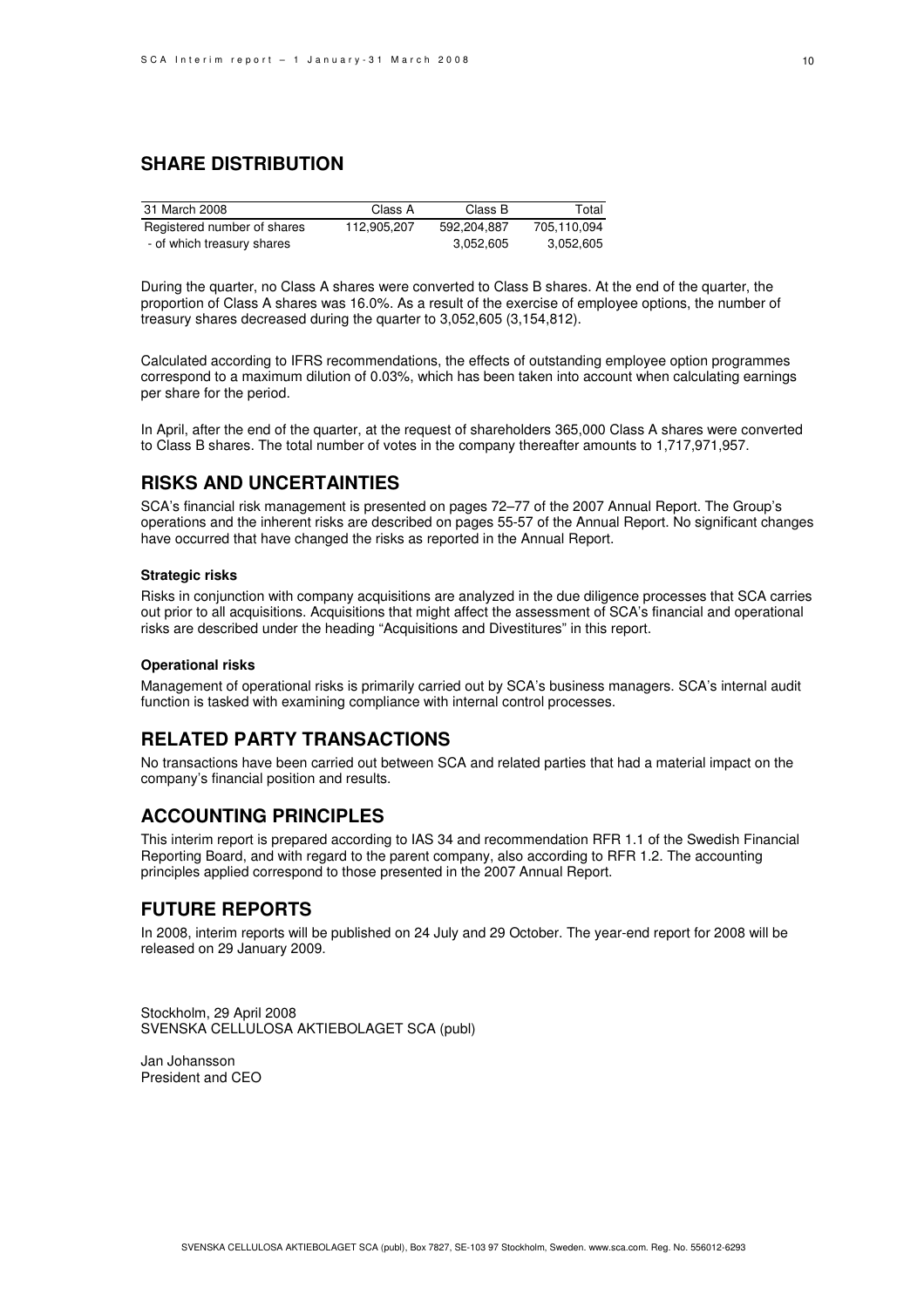## **OPERATING CASH FLOW ANALYSIS**

| <b>SEKm</b>                                  | 0803      | 0703      |
|----------------------------------------------|-----------|-----------|
| Operating cash surplus                       | 3,600     | 3,537     |
| Change in working capital                    | $-1,725$  | $-1,510$  |
| Current capital expenditures, net            | $-849$    | $-763$    |
| Restructuring costs, etc.                    | $-170$    | $-202$    |
| Operating cash flow                          | 856       | 1,062     |
|                                              |           |           |
| <b>Financial items</b>                       | $-525$    | $-419$    |
| Income taxes paid                            | $-355$    | $-375$    |
| Other                                        | 5         | $-1$      |
| Cash flow from current operations            | $-19$     | 267       |
|                                              |           |           |
| Acquisitions                                 | $-112$    | $-419$    |
| Strategic capital expenditures, fixed assets | $-611$    | $-185$    |
| Strategic structural expenditures            | 0         | 0         |
| <b>Divestments</b>                           | 4         | 2,802     |
| Cash flow before dividend                    | $-738$    | 2,465     |
| Dividend                                     | 0         | 0         |
| Cash flow after dividend                     | $-738$    | 2,465     |
| Sale of treasury shares                      | 7         | 46        |
| Net cash flow                                | $-731$    | 2,511     |
|                                              |           |           |
| Net debt at the start of the period          | $-37,368$ | $-36,399$ |
| Net cash flow                                | $-731$    | 2,511     |
| Remeasurement to equity                      | 171       | 912       |
| Currency effects                             | 675       | $-633$    |
| Net debt at the end of the period            | $-37,253$ | $-33,609$ |
|                                              |           |           |
| Debt/equity ratio                            | 0.58      | 0.57      |
| Debt payment capacity, %                     | 33        | 34        |
|                                              |           |           |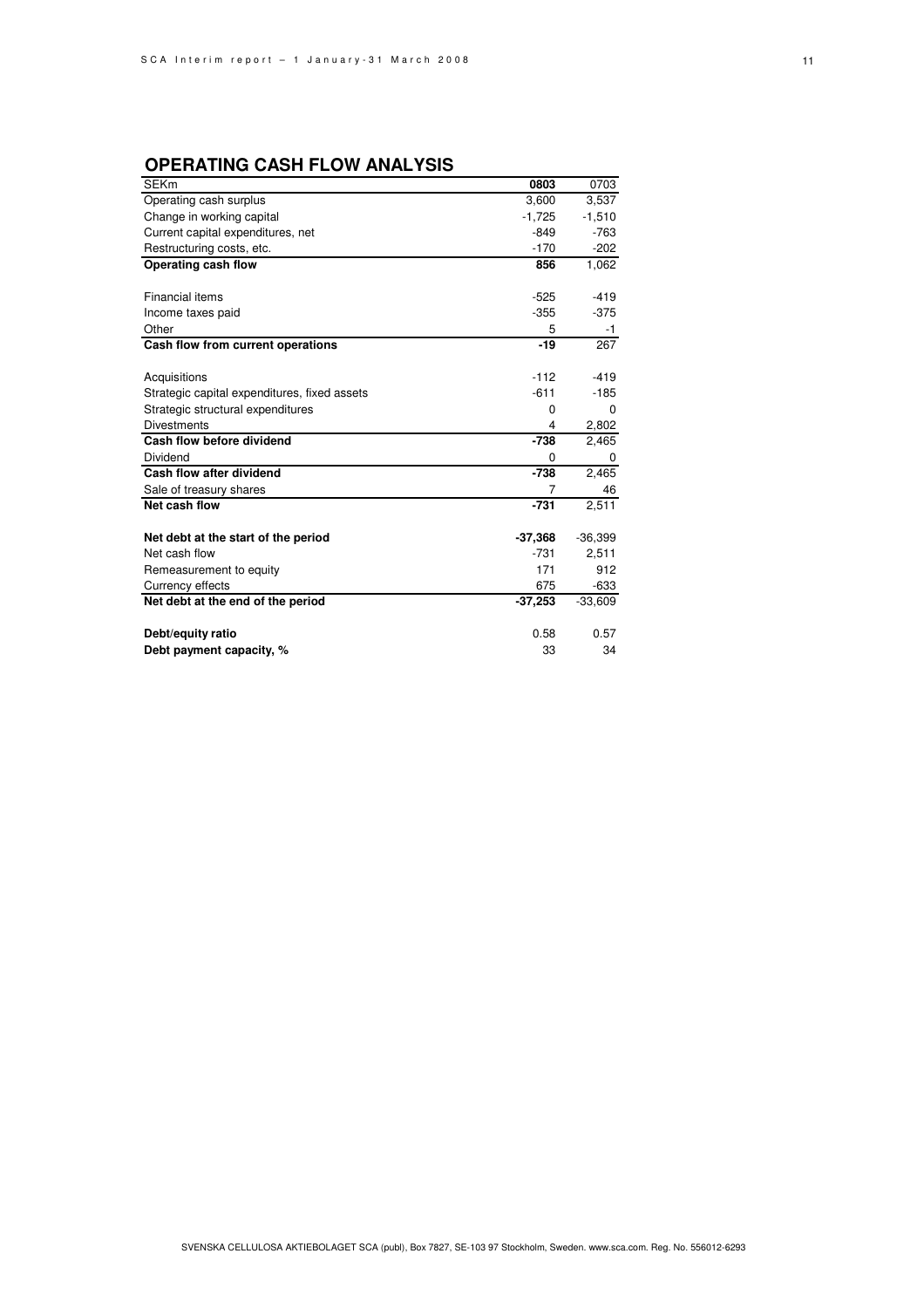### **CASH FLOW STATEMENT**

| SEKm                                                                           | 0803     | 0703     |
|--------------------------------------------------------------------------------|----------|----------|
|                                                                                |          |          |
| <b>Operating activities</b>                                                    |          |          |
| Profit before tax                                                              | 1,946    | 1,863    |
| Adjustment for non-cash items <sup>1</sup>                                     | 971      | 981      |
|                                                                                | 2,917    | 2,844    |
| Paid tax                                                                       | $-355$   | $-375$   |
| Cash flow from operating activities before changes in working capital          | 2,562    | 2,469    |
| Cash flow from changes in working capital                                      |          |          |
| Change in inventories                                                          | $-713$   | -680     |
| Change in operating receivables                                                | $-1,164$ | -351     |
| Change in operating liabilities                                                | 152      | -479     |
| Cash flow from operating activities                                            | 837      | 959      |
| <b>Investing activities</b>                                                    |          |          |
| Acquisition of operations                                                      | $-112$   | -419     |
| Sold operations                                                                | -3       | 2,802    |
| Acquisition tangible and intangible assets                                     | $-1,562$ | $-1,118$ |
| Sale of tangible assets                                                        | 102      | 188      |
| Payment of loans to external parties                                           | -96      | $-396$   |
| Cash flow from investing activities                                            | $-1,671$ | 1,057    |
|                                                                                |          |          |
| <b>Financing activities</b>                                                    |          |          |
| Sale of treasury shares                                                        | 7        | 46       |
| Amortization of debt                                                           | -839     | $-1,506$ |
| Cash flow from financing activities                                            | -832     | $-1,460$ |
| Cash flow for the period                                                       | -1,666   | 556      |
| Cash and cash equivalents at the beginning of the year                         | 3,023    | 1,599    |
| Exchange differences in cash and cash equivalents                              | $-35$    | 30       |
| Cash and cash equivalents at the end of the period                             | 1,322    | 2,185    |
|                                                                                |          |          |
| Reconciliation with operating cash flow analysis                               |          |          |
| Cash flow for the period                                                       | -1,666   | 556      |
| <b>Deducted items:</b>                                                         |          |          |
| Payment of loans to external parties                                           | 96       | 396      |
| Amortization of debt                                                           | 839      | 1,506    |
| <b>Added items:</b>                                                            |          |          |
| Net debt in acquired and divested operations                                   | 7        | 0        |
| Accrued interest                                                               | -7       | 71       |
| Investments through finance leases                                             | 0        | -18      |
| Net cash flow according to operating cash flow analysis                        | $-731$   | 2,511    |
|                                                                                |          |          |
| Depreciation and write-downs, fixed assets                                     | 1,516    | 1,509    |
| Fair value valuation of forest assets                                          | -304     | -157     |
| Payments related to efficiency programmes previously recognized as liabilities | $-137$   | $-172$   |
| Other                                                                          | -104     | -199     |
| Total                                                                          | 971      | 981      |
|                                                                                |          |          |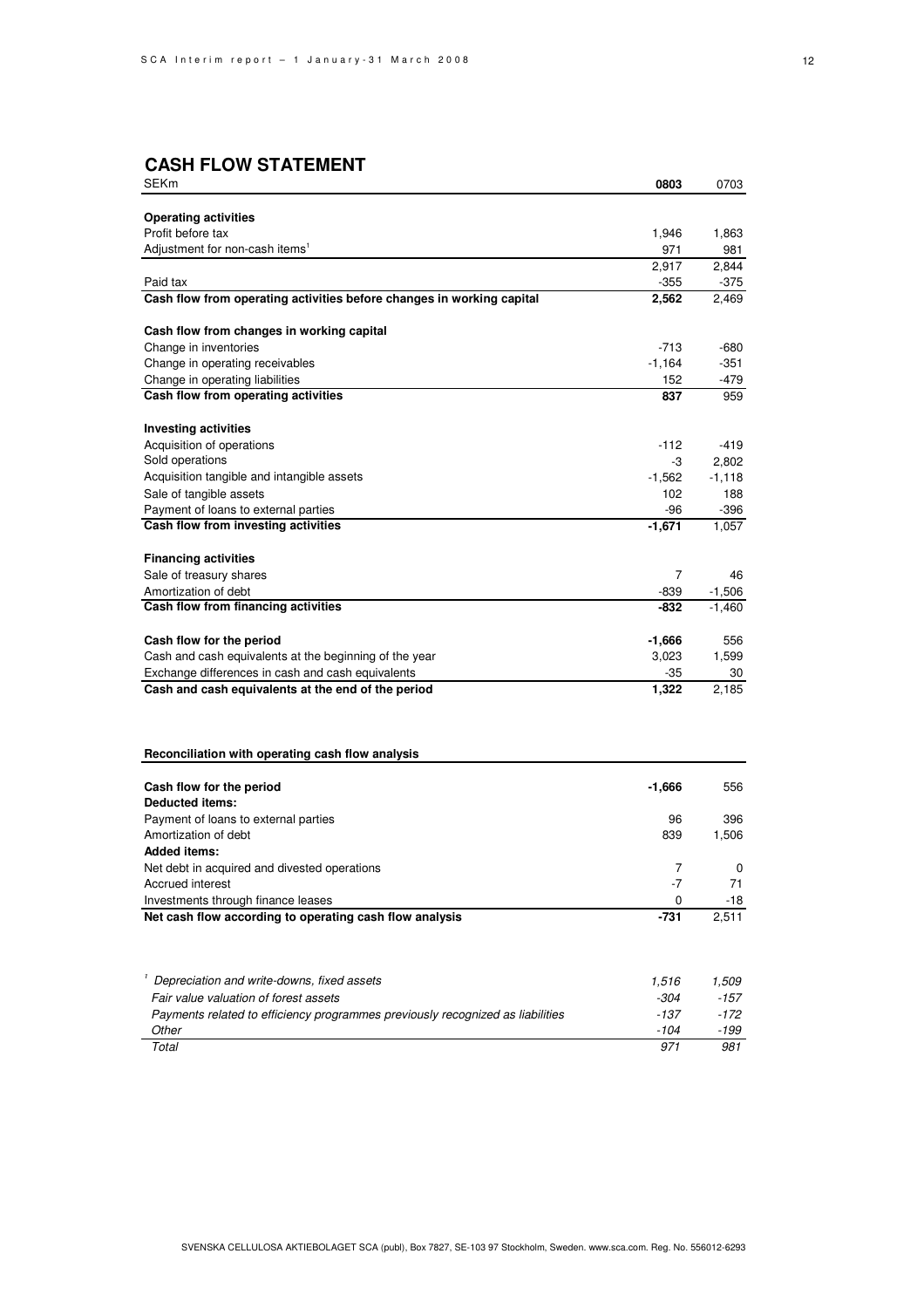## **CONSOLIDATED INCOME STATEMENT**

| <b>SEKm</b>                                                    | 0803    | 0703     | 0712     |
|----------------------------------------------------------------|---------|----------|----------|
| <b>Net sales</b>                                               | 27 513  | 25 615   | 105 913  |
| Cost of goods sold <sup>1</sup>                                | -22 128 | $-20665$ | -84 812  |
| <b>Gross contribution</b>                                      | 5 3 8 5 | 4 9 5 0  | 21 101   |
| Sales, general and administration <sup>2</sup>                 | $-2914$ | $-2668$  | $-10954$ |
| <b>Operating profit</b>                                        | 2471    | 2 2 8 2  | 10 147   |
| Financial items                                                | $-525$  | $-419$   | $-1910$  |
| Profit before tax                                              | 1946    | 1863     | 8 2 3 7  |
| Tax                                                            | $-409$  | $-429$   | $-1076$  |
| Net profit for the period                                      | 1 537   | 1 4 3 4  | 7 1 6 1  |
| Earnings attributable to:                                      |         |          |          |
| Equity holders of the Parent Company                           | 1 5 3 4 | 1 4 2 9  | 7 1 3 8  |
| Minority interests                                             | 3       | 5        | 23       |
| Earnings per share, SEK - equity holders of the Parent Company |         |          |          |
| - before dilution effects                                      | 2,19    | 2,04     | 10,17    |
| - after dilution effects                                       | 2,18    | 2,04     | 10,16    |
| <sup>1</sup> Cost of goods sold                                |         |          |          |
| - where of depreciations                                       | $-1516$ | $-1509$  | $-6186$  |
| <sup>2</sup> Including items affecting comparability           |         |          | 300      |
|                                                                | 0803    | 0703     | 0712     |
| Gross margin                                                   | 19,6    | 19,3     | 19,9     |
| Operating margin                                               | 9,0     | 8,9      | 9,6      |
| Financial net margin                                           | $-1,9$  | $-1,6$   | $-1,8$   |
| Profit margin                                                  | 7,1     | 7,3      | 7,8      |
| Tax                                                            | $-1,5$  | $-1,7$   | $-1,0$   |
| Net margin                                                     | 5,6     | 5,6      | 6,8      |
|                                                                |         |          |          |
| Calculation of earnings per share                              | 0803    | 0703     | 0712     |
| Earnings attributable to equity holdings of the                | 1 534   | 1 4 2 9  | 7 1 3 8  |
| Parent Company                                                 |         |          |          |
| Average no. of shares before dilution, millions                | 702,0   | 701.4    | 701,8    |
| Warrants                                                       | 0,4     | 0,6      | 0,4      |
| Average no. of shares after dilution                           | 702,4   | 702,0    | 702,2    |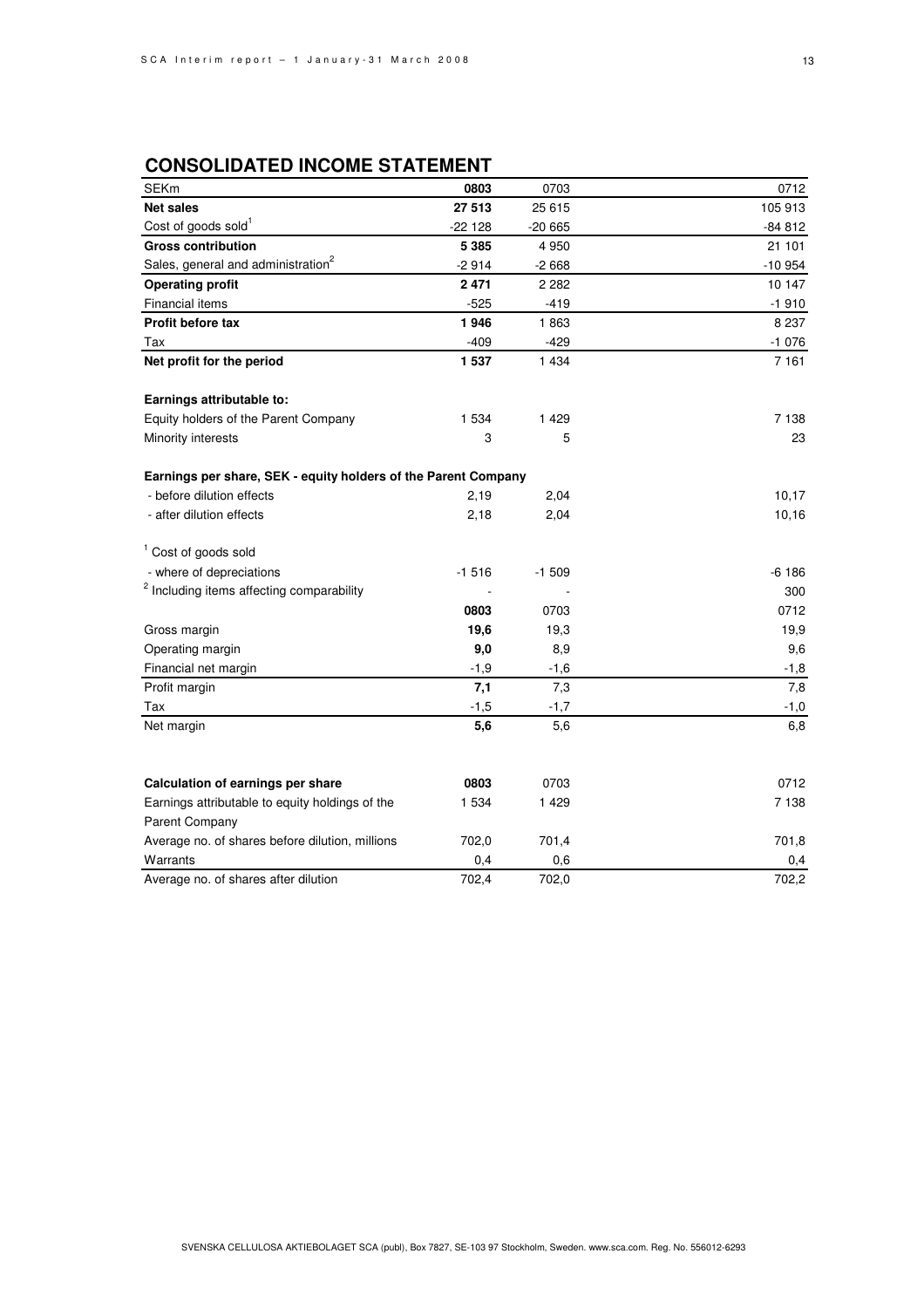## **CONSOLIDATED STATEMENT OF RECOGNIZED INCOME AND EXPENSE**

| <b>SEKm</b>                                                                    | 0803     | 0703     |
|--------------------------------------------------------------------------------|----------|----------|
| Actuarial gains and losses related to pensions, incl. payroll tax              | 224      | 883      |
| Available-for-sale financial assets:                                           |          |          |
| - Gains from fair value measurement taken to equity                            | -93      | 74       |
| - Transferred to income statement at sale                                      | 0        | $\Omega$ |
| Cash flow hedges                                                               |          |          |
| - Gains from remeasurement of derivatives taken to equity                      | 5        | 33       |
| - Transferred to profit or loss for the period                                 | $-1$     | $-30$    |
| Transferred to cost of hedged investments                                      | $-2$     | $\Omega$ |
| Translation difference in foreign operations                                   | $-1,799$ | 904      |
| Gains from hedging of net investments in foreign operations                    | 183      | 153      |
| Tax on items taken to/transferred from equity                                  | $-61$    | $-263$   |
| Total transactions taken to equity                                             | $-1.544$ | 1,754    |
| Net profit for the period recognized in the income statement                   | 1,537    | 1,434    |
| Total income and expenses recognized for the period                            | $-7$     | 3,188    |
| Attributable to:                                                               |          |          |
| - Equity holders of the Parent Company                                         | $-2$     | 3,151    |
| - Minority interests                                                           | -5       | 37       |
|                                                                                | $-7$     | 3,188    |
| Other changes in equity                                                        |          |          |
| - sale of treasury shares                                                      | 7        | 46       |
| - dividend                                                                     | 0        | $-2,807$ |
|                                                                                | -6       | 0        |
| - change in Group structure                                                    | 0        | 0        |
| - remeasurement owned portion at successive acquisitions, within window period |          |          |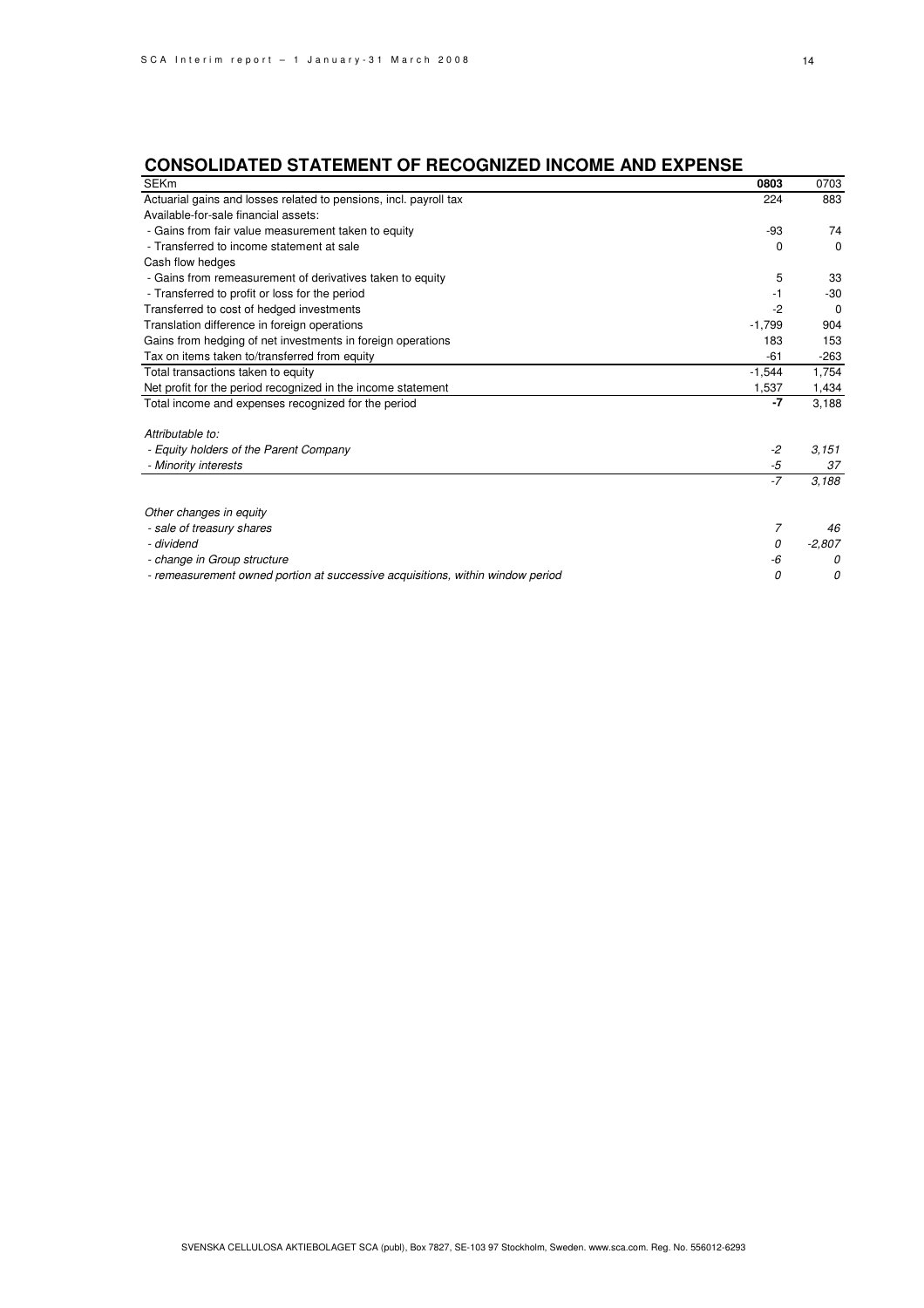|                                                                                  | 31 March 2008 | 31 December 2007 |
|----------------------------------------------------------------------------------|---------------|------------------|
|                                                                                  | <b>SEKm</b>   | <b>SEKm</b>      |
| <b>Assets</b>                                                                    |               |                  |
| Goodwill                                                                         | 17,502        | 18,161           |
| Other intangible assets                                                          | 3,658         | 3,455            |
| Tangible assets                                                                  | 79,313        | 80,352           |
| Shares and participations                                                        | 997           | 1,018            |
| Non-current financial assets <sup>1</sup>                                        | 3,770         | 3,663            |
| Other non-current receivables                                                    | 1,176         | 1,164            |
| <b>Total non-current assets</b>                                                  | 106,416       | 107,813          |
|                                                                                  |               |                  |
| Operating receivables and inventories                                            | 34,547        | 33,793           |
| Current financial assets                                                         | 442           | 366              |
| Non-current assets held for sale                                                 | 55            | 55               |
| Cash and cash equivalents                                                        | 1,322         | 3,023            |
| <b>Total current assets</b>                                                      | 36,366        | 37,237           |
| <b>Total assets</b>                                                              | 142,782       | 145,050          |
|                                                                                  |               |                  |
| <b>Equity</b>                                                                    |               |                  |
| Equity holders of the Parent Company                                             | 63,595        | 63,590           |
| Minority interests                                                               | 678           | 689              |
| <b>Total equity</b>                                                              | 64,273        | 64,279           |
|                                                                                  |               |                  |
| Liabilities                                                                      |               |                  |
| Provisions for pensions                                                          | 1,893         | 1,987            |
| Other provisions                                                                 | 11,462        | 12,212           |
| Non-current financial liabilities                                                | 20,046        | 20,247           |
| Other non-current liabilities                                                    | 989           | 133              |
| <b>Total non-current liabilities</b>                                             | 34,390        | 34,579           |
|                                                                                  |               |                  |
| Current financial liabilities <sup>2</sup>                                       | 20,598        | 21,943           |
| Non-current liabilities held for sale                                            | 0             | 0                |
| Operating liabilities                                                            | 23,521        | 24,249           |
| <b>Total current liabilities</b>                                                 | 44,119        | 46,192           |
| <b>Total liabilities</b>                                                         | 78,509        | 80,771           |
| <b>Total equity and liabilities</b>                                              | 142,782       | 145,050          |
|                                                                                  |               |                  |
| Debt/equity ratio                                                                | 0.58          | 0.58             |
| Visible equity/assets ratio                                                      | 45%           | 44%              |
|                                                                                  |               |                  |
| Return on capital employed, %                                                    | 11            | 11               |
| Return on equity, %                                                              | 12            | 12               |
|                                                                                  |               |                  |
| <sup>1</sup> Of which pension assets                                             | 2,364         | 2,137            |
| <sup>2</sup> Contracted committed credit lines amount to SEK 25,661m.            |               |                  |
|                                                                                  |               |                  |
|                                                                                  |               |                  |
| Capital employed                                                                 | 101,526       | 101,647          |
| - of which working capital                                                       | 12,622        | 11,623           |
|                                                                                  |               |                  |
| Net debt                                                                         | 37,253        | 37,368           |
| Shareholders' equity                                                             | 64,273        | 64,279           |
|                                                                                  |               |                  |
| Provisions for restructuring costs are included in the balance sheet as follows: |               |                  |
| - Other provisions                                                               | 613           | 869              |
| - Operating liabilities                                                          | 865           | 1,040            |
|                                                                                  |               |                  |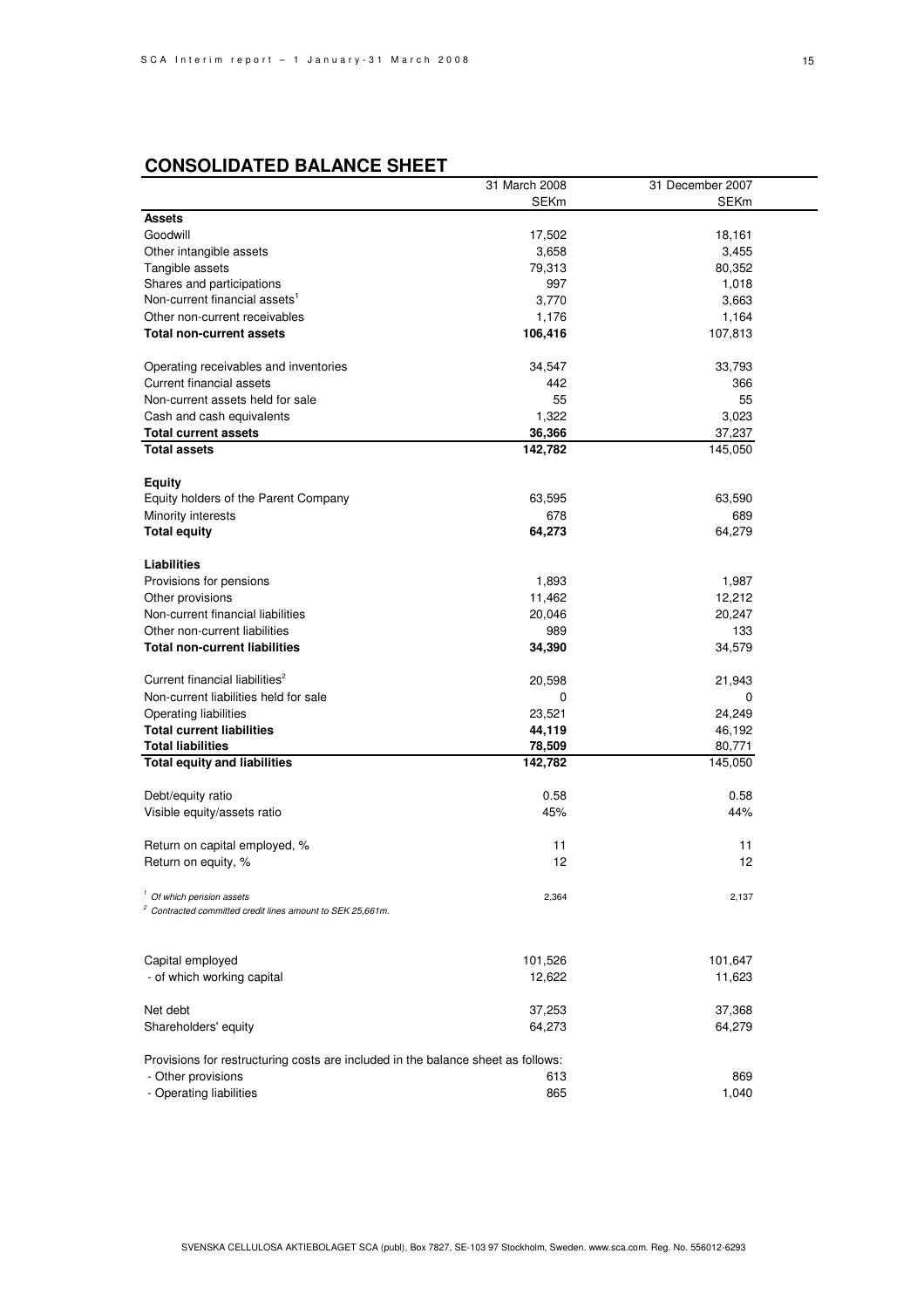#### **NET SALES**

| <b>SEKm</b>                            | 2008:1 | 2007:4 | 2007:3 | 2007:2 | 2007:1 | 2006:4 | 2006:3 | 2006:2 |
|----------------------------------------|--------|--------|--------|--------|--------|--------|--------|--------|
| Personal Care                          | 5.564  | 5.706  | 5.510  | 5.554  | 5.331  | 5.429  | 5.246  | 5.249  |
| Tissue                                 | 9.279  | 9,343  | 8,204  | 8,060  | 7,725  | 7.844  | 7.743  | 7,787  |
| Packaging                              | 8.713  | 8.494  | 8.434  | 8.229  | 8.571  | 8.445  | 8.288  | 8,231  |
| <b>Forest Products</b>                 | 4.290  | 4,803  | 4.743  | 4.726  | 4.472  | 4,480  | 4,339  | 4,454  |
| - Publication papers                   | 2,199  | 2.259  | 2.225  | 2.149  | 2,082  | 2,167  | 2,279  | 2,339  |
| - Pulp, timber and solid-wood products | 2.091  | 2.544  | 2.518  | 2.577  | 2,390  | 2.313  | 2,060  | 2,115  |
| Other                                  | 369    | 318    | 320    | 341    | 357    | 336    | 326    | 296    |
| Intra-group deliveries                 | $-702$ | $-856$ | $-849$ | $-782$ | $-841$ | $-884$ | $-847$ | $-723$ |
| <b>Total net sales</b>                 | 27.513 | 27.808 | 26.362 | 26.128 | 25.615 | 25.650 | 25.095 | 25.294 |

#### **OPERATING SURPLUS**

| <b>SEKm</b>                                                                                                                                | 2008:1 | 2007:4 | 2007:3 | 2007:2 | 2007:1 | 2006:4 | 2006:3 | 2006:2 |
|--------------------------------------------------------------------------------------------------------------------------------------------|--------|--------|--------|--------|--------|--------|--------|--------|
| Personal Care                                                                                                                              | 999    | 1.036  | 995    | 991    | 933    | 961    | 925    | 939    |
| Tissue                                                                                                                                     | 1.072  | 1.092  | 1.022  | 966    | 869    | 913    | 944    | 924    |
| Packaging                                                                                                                                  | 1.010  | 1.102  | 1.044  | 1.003  | .063   | 1.024  | 988    | 888    |
| <b>Forest Products</b>                                                                                                                     | 971    | 1.021  | 1.082  | 1,088  | 1.003  | 1,008  | 911    | 970    |
| - Publication papers                                                                                                                       | 271    | 318    | 327    | 347    | 337    | 412    | 371    | 456    |
| - Pulp, timber and solid-wood products                                                                                                     | 700    | 703    | 755    | 741    | 666    | 596    | 540    | 514    |
| Other <sup>'</sup>                                                                                                                         | $-79$  | 3.768  | $-87$  | -88    | -85    | -88    | -83    | -80    |
| Total operating surplus'                                                                                                                   | 3.973  | 8.019  | 4.056  | 3.960  | 3.783  | 3.818  | 3.685  | 3.641  |
| <sup>1</sup> The fourth quarter 2007 includes items affecting comparability, 3,842 SEKm specified per business area in annual report 2007. |        |        |        |        |        |        |        |        |

#### **OPERATING PROFIT**

| <b>SEKm</b>                            | 2008:1 | 2007:4 | 2007:3 | 2007:2 | 2007:1 | 2006:4 | 2006:3 | 2006:2 |
|----------------------------------------|--------|--------|--------|--------|--------|--------|--------|--------|
| Personal Care                          | 745    | 781    | 742    | 758    | 679    | 726    | 681    | 693    |
| Tissue                                 | 546    | 508    | 464    | 413    | 339    | 358    | 431    | 401    |
| Packaging                              | 608    | 692    | 648    | 622    | 689    | 598    | 560    | 476    |
| <b>Forest Products</b>                 | 655    | 691    | 766    | 750    | 663    | 676    | 591    | 631    |
| - Publication papers                   | 83     | 125    | 143    | 141    | 128    | 208    | 168    | 237    |
| - Pulp, timber and solid-wood products | 572    | 566    | 623    | 609    | 535    | 468    | 423    | 394    |
| Other <sup>'</sup>                     | -83    | 219    | $-94$  | $-95$  | -88    | $-97$  | $-87$  | $-88$  |
| Total operating profit <sup>1</sup>    | 2,471  | 2.891  | 2,526  | 2.448  | 2,282  | 2,261  | 2.176  | 2,113  |
| Financial items                        | $-525$ | $-549$ | $-507$ | $-435$ | $-419$ | $-458$ | $-423$ | $-405$ |
| Profit before tax <sup>1</sup>         | 1.946  | 2.342  | 2.019  | 2.013  | 1,863  | 1.803  | 1.753  | 1,708  |
| Tax                                    | $-409$ | $-204$ | 0      | $-443$ | $-429$ | $-352$ | $-227$ | $-387$ |
| Net profit for the period <sup>2</sup> | 1.537  | 2.138  | 2.019  | 1.570  | 1.434  | 1.451  | 1.526  | 1.321  |

1 The fourth quarter 2007 includes items affecting comparability, 300 SEKm specified per business area in annual report 2007.

<sup>2</sup> The fourth quarter 2007 includes items affecting comparability, 252 SEKm.

#### **OPERATING SURPLUS MARGIN**

| $\%$                                   | 2008:1 | 2007:4 | 2007:3 | 2007:2 | 2007:1 | 2006:4 | 2006:3 | 2006:2 |
|----------------------------------------|--------|--------|--------|--------|--------|--------|--------|--------|
| Personal Care                          | 18.0   | 18.2   | 18.1   | 17.8   | 17.5   | 7.7    | 17.6   | 17.9   |
| Tissue                                 | 11.6   | 11.7   | 12.5   | 12.0   | 11.2   | 1.6    | 12.2   | 11.9   |
| Packaging                              | 11.6   | 13.0   | 12.4   | 12.2   | 12.4   | 12.1   | 119    | 10.8   |
| <b>Forest Products</b>                 | 22.6   | 21.3   | 22.8   | 23.0   | 22.4   | 22.5   | 21.0   | 21.8   |
| - Publication papers                   | 12.3   | 14.1   | 14.7   | 16.1   | 16.2   | 19.0   | 16.3   | 19.5   |
| - Pulp, timber and solid-wood products | 33.5   | 27.6   | 30.0   | 28.8   | 27.9   | 25.8   | 26.2   | 24.3   |

#### **OPERATING MARGIN**

| $\%$                                   | 2008:1 | 2007:4 | 2007:3 | 2007:2 | 2007:1 | 2006:4 | 2006:3 | 2006:2 |
|----------------------------------------|--------|--------|--------|--------|--------|--------|--------|--------|
| Personal Care                          | 13.4   | 13.7   | 13.5   | 13.6   | 12.7   | 13.4   | 13.0   | 13.2   |
| Tissue                                 | 5.9    | 5.4    | 5.7    | 5.1    | 4.4    | 4.6    | 5.6    | 5.1    |
| Packaging                              | 7.0    | 8.1    | 7.7    | 7.6    | 8.0    | 7.1    | 6.8    | 5.8    |
| <b>Forest Products</b>                 | 15.3   | 14.4   | 16.2   | 15.9   | 14.8   | 15.1   | 13.6   | 14.2   |
| - Publication papers                   | 3.8    | 5.5    | 6.4    | 6.6    | 6.1    | 9.6    | 7.4    | 10.1   |
| - Pulp, timber and solid-wood products | 27.4   | 22.2   | 24.7   | 23.6   | 22.4   | 20.2   | 20.5   | 18.6   |

### **CONSOLIDATED INCOME STATEMENT**

| <b>SEKm</b>                            | 2008:1   | 2007:4   | 2007:3   | 2007:2   | 2007:1   |
|----------------------------------------|----------|----------|----------|----------|----------|
| <b>Net sales</b>                       | 27 513   | 27 808   | 26 362   | 26 128   | 25 615   |
| Cost of goods sold                     | $-22128$ | $-22453$ | $-21036$ | $-20658$ | $-20665$ |
| <b>Gross contribution</b>              | 5 3 8 5  | 5 3 5 5  | 5 3 2 6  | 5470     | 4 9 5 0  |
| Sales, general and administration      | $-2914$  | $-2464$  | $-2800$  | $-3022$  | $-2668$  |
| Operating profit <sup>1</sup>          | 2471     | 2891     | 2 5 2 6  | 2448     | 2 2 8 2  |
| Financial items                        | $-525$   | $-549$   | $-507$   | $-435$   | $-419$   |
| Profit before tax <sup>1</sup>         | 1946     | 2 3 4 2  | 2019     | 2013     | 1863     |
| Taxes                                  | $-409$   | $-204$   | 0        | $-443$   | $-429$   |
| Net profit for the period <sup>2</sup> | 1537     | 2 1 3 8  | 2019     | 1 570    | 1434     |

<sup>1</sup> The fourth quarter 2007 includes items affecting comparability, 300 SEKm.

<sup>2</sup> The fourth quarter 2007 includes items affecting comparability, 252 SEKm.

SVENSKA CELLULOSA AKTIEBOLAGET SCA (publ), Box 7827, SE-103 97 Stockholm, Sweden. www.sca.com. Reg. No. 556012-6293